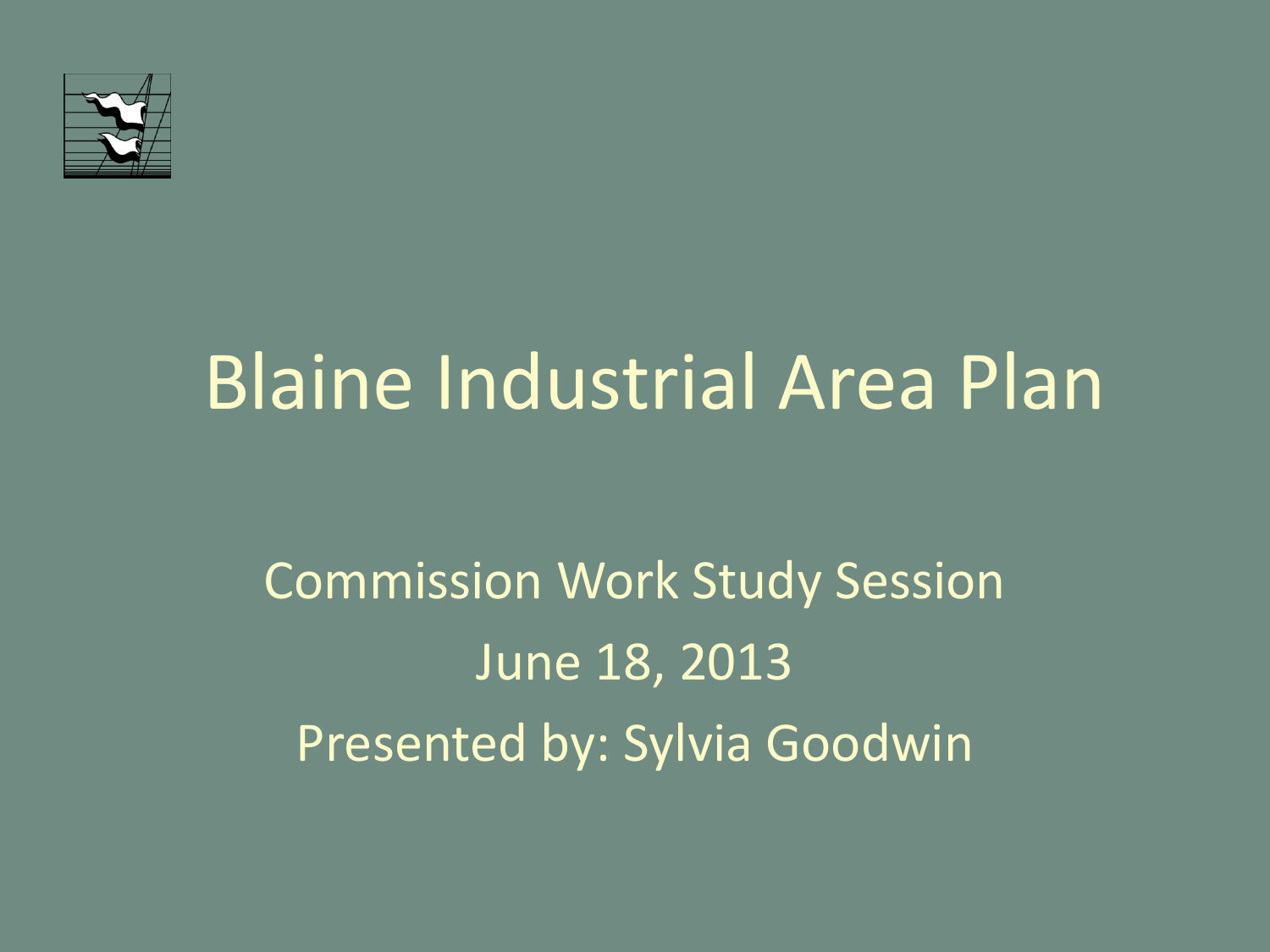

#### Plan Purpose:

- Coordinate cleanup with redevelopment
- Efficient use of upland and in-water space
- Inventory in-water infrastructure condition
- Obtain planning level cost estimates for alternative redevelopment projects
- Inform future budget and leasing decisions
- Coordination with existing and future tenants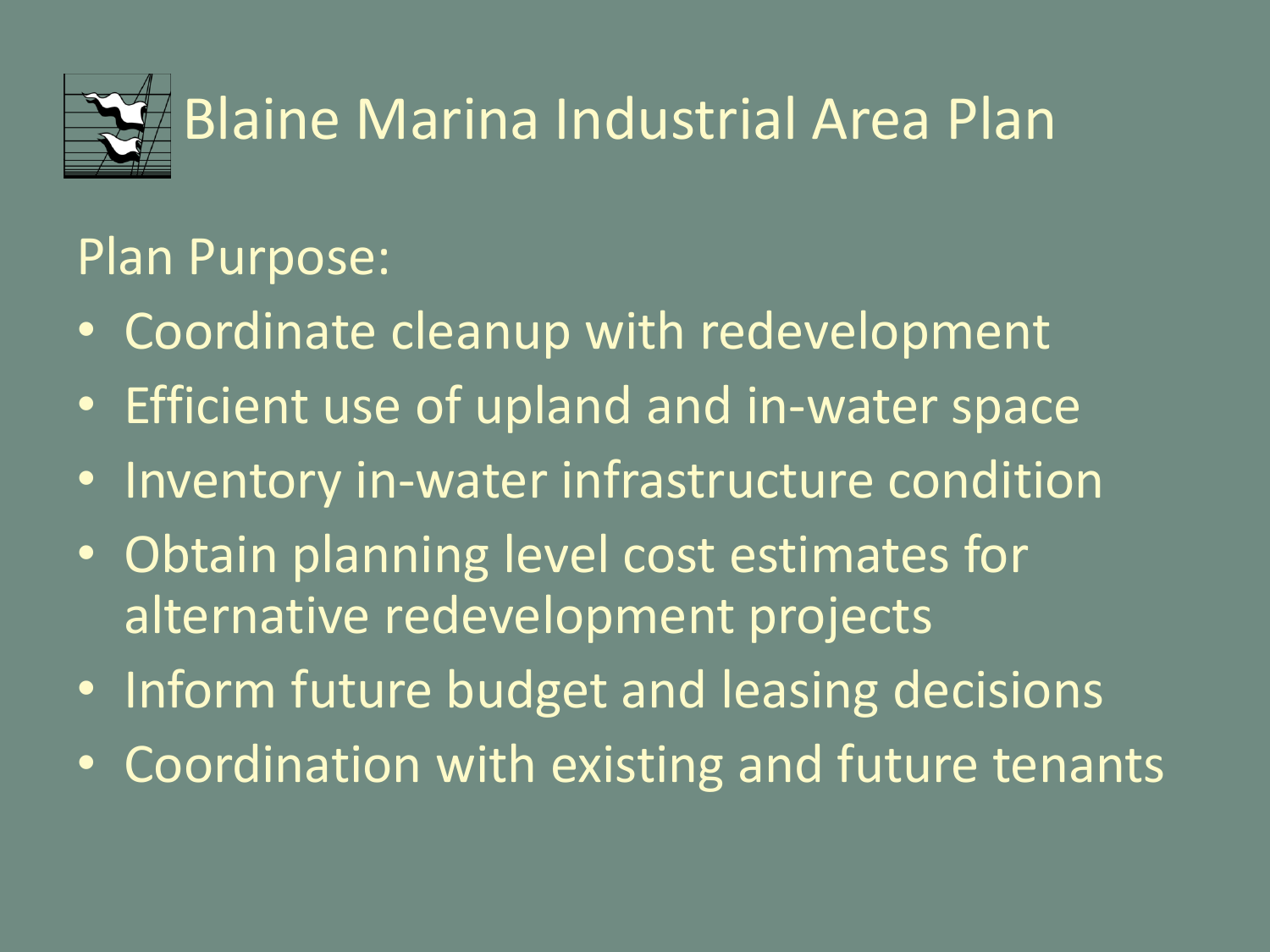

### Blaine Marina Industrial Area Existing Conditions

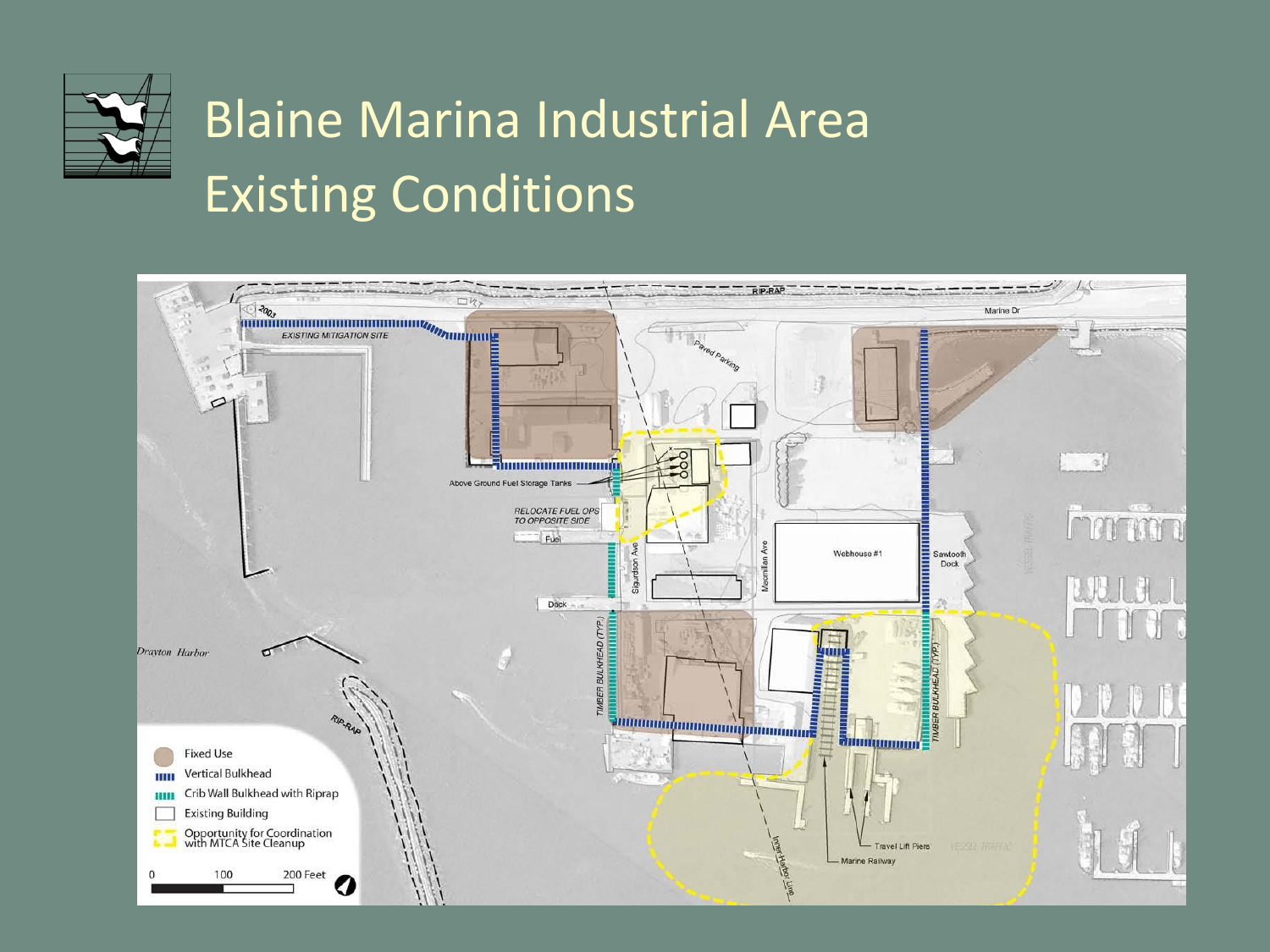

### Blaine Marina Industrial area Preferred Concept

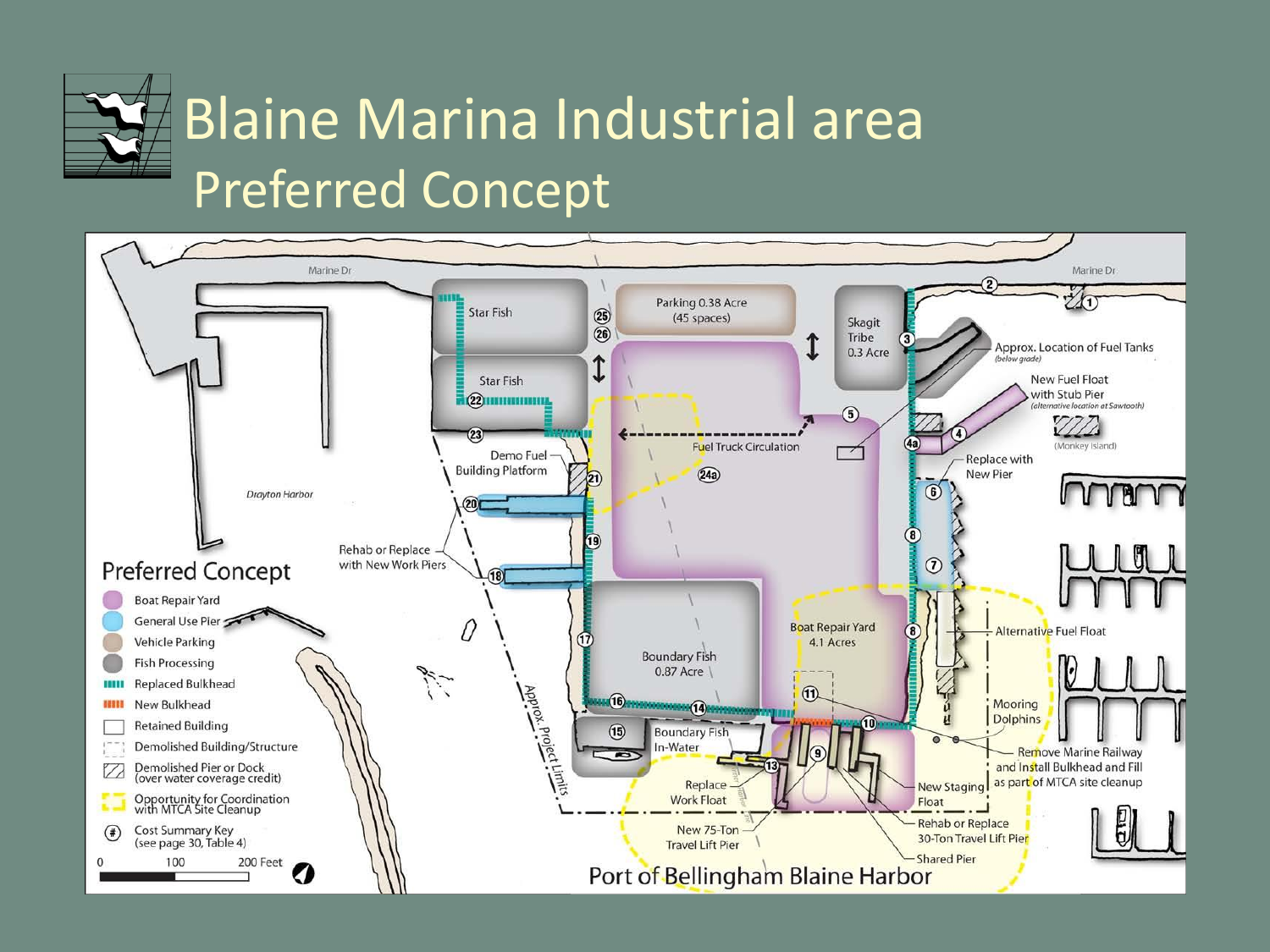

- Blaine Marina Inc. and Westman Cleanups
- Remove Marine Rail and excess docks/piers
- Expand Boatyard and Boundary Fish
- Relocate Vessel Fueling Facility & Webhouse
- Upgrade bulkheads and Sawtooth Dock
- Add piers and floats to support new boat lift
- Improve parking and circulation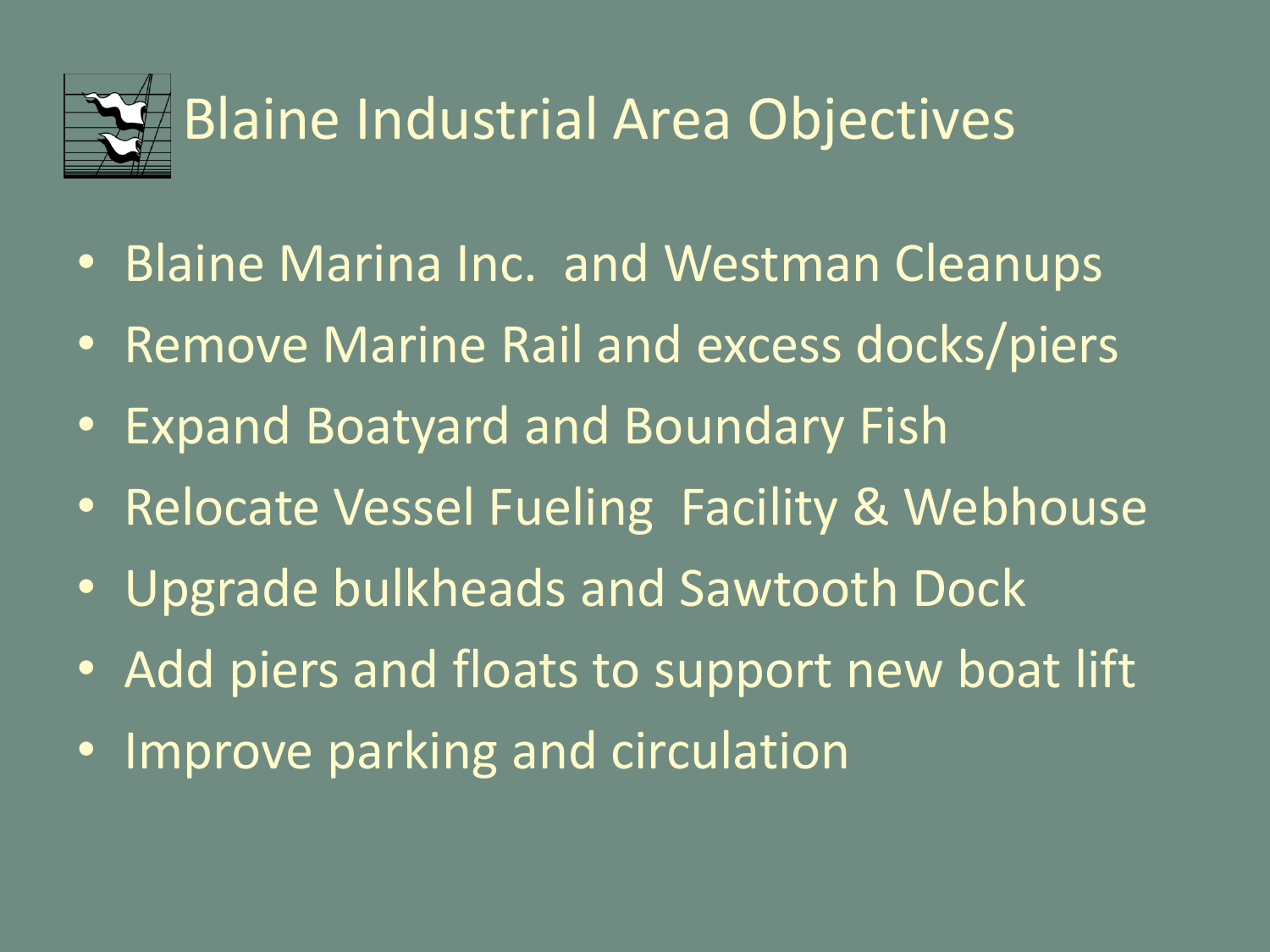

## Long Term Capital Projects

- Demo/replace web house \$2.4 Million
- Relocate Fuel Facility 52.4 Million
- Demo/ replace bulkheads \$4.1 Million
- Demo/ replace piers & floats \$8.2 Million
- Paving, grading, stormwater \$2.4 Million
- Roads and Utilities \$1.8 Million Total Projected Cost 521.2 Million (Plus Cleanup Cost TBD)